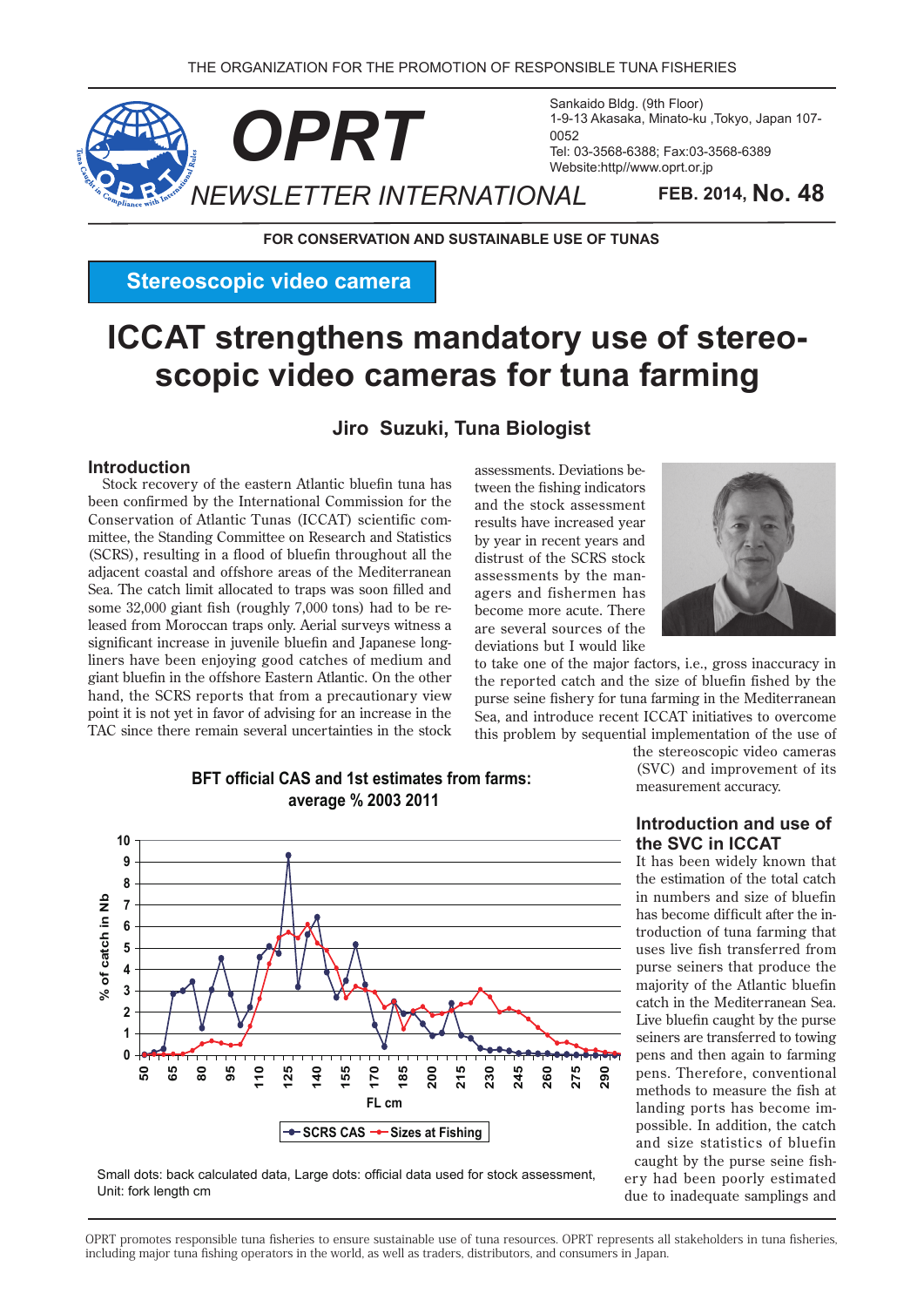incomplete data provisions. Therefore, it is suspected that the number of fish caught and measured in the past and used in the stock assessment (official statistics) would be inaccurate and biased. This suspicion was partly confirmed by comparing reported catch at size composition at the time of capture (official statistics) with that at the time of capture estimated by back calculating from the actual size measurements at the time of harvesting the farmed tuna (Figure, cited from A. Fonteneau,  $SCRS/2013/076$ ). The comparison was made for two consecutive years when there was not much use of the SVC. The figure shows a significant difference in the length compositions estimated ed under 100 cm based on the official statistics than those by the two methods, i.e., there are more small fish estimatbased on back calculation while there are more large fish over 200 cm in the back calculated composition than those based on the official data. This suggests the total catch in weight based on the official data is smaller than that based on back calculated data, thus, the official catch reported is underestimated. Therefore, it is inferred that the currently used catch and size data cannot be used for the assessment unless the suggested bias is somehow corrected.

Then, use of the SVC has become the trump card to solve this problem as this makes it possible to count the number of fish and measure their size when the fish are transferred live into the farming pens. Although size measurements and catch reports of the Atlantic bluefin caught by the purse seine fishery have been improving in recent years, further improvement is still needed to have more accurate catch and size data. To fulfill this objective, two years ago ICCAT made it compulsory to use the SVC for fish caught by purse seiners and transferred to tuna farmers, and last year more detailed instructions were adopted for the use of nel nets used in transferring the fish from towing pens to the SVS in measuring the fish. The maximum size of tunfarming pens was set  $(10m \times 10m)$  and  $20\%$  of the fish in the transfer must be measured (one fish in every five fish). In addition, the SCRS was requested by the Commission to solve other technical issues for improvement of SVC measurements.

#### **Use of the SVC by other regional fishery** management organizations

Let us briefly look at the current situation of use of the tions (RFMOs). In the Pacific, there are two management SVC in other regional fishery management organizabodies dealing with the management of tuna farming, the Western and Central Pacific Fisheries Commission American Tropical Tuna Commission (IATTC) in the (WCPFC) in the Western and Central Pacific and the Inter-Eastern Pacific. Japan and Mexico are currently the only countries to operate bluefin farming in the WCPFC and the IATTC areas, respectively. Meantime, Australia is the only country which practices southern bluefin tuna farming in the area under the management of the Commission for the Conservation of Southern Bluefin Tuna (CCSBT) but I do not comment on the Australian case this time, other than mented in the previous issue of this Newsletter. In case all urging its prompt use of the SVC, as I have already comof Japan, when the farmers buy the seed fish, they check the healthiness of each seed. Thus, the number and size of the seed fish are accurately recorded. Hence the use of the SVC is not required. A small portion of Japanese tuna farmers use the seed fish ranging from 2-6 kg taken by the ing accuracy of the catch information. In the Eastern Pacific, Mexico started to report the size of bluefin measured Japanese coastal purse seiners and use the SVC for ensuring accuracy of the catch information. In the Eastern Pa-Japanese coastal purse seiners and use the SVC for ensurby the SVC from this year.

sures with the SVC use recognizing that it is essential to agement. It took several steps to establish relevant mea-ICCAT has been playing a pioneer role in world tuna mansecure the accuracy and transparency of the bluefin catch data by the purse seine fishery and used for tuna farming. Newly strengthened regulatory measures introduced last year in ICCAT are a significant step to reduce uncertainty of the stock assessment and will spread to other tuna RF-<br>MOs like the CCSBT, WCPFC and IATTC.

## **S. Pacific albacore**

### **Urgent need for stock assessment of South Pacific Albacore**

The scientific committee of Western Central Pacific<br>Fisheries Commission (WCPFC) reported last<br>year that "Pacific Island domestic fleets, which are<br>donordent on albaoxy continue to experience diminishing Fisheries Commission (WCPFC) reported last year that "Pacific Island domestic fleets, which are dependent on albacore, continue to experience diminishing CPUE-catch per unit effort, thereby affecting profitability and in many cases, survival. According to the report, the total South Pacific albacore catch in 2012 (89,259 mt) was a  $24%$  increase over  $2011$  and a  $22%$  increase over  $2007-2011$ . Longline catches  $(86,064 \text{ mt})$  increased 25 % from 2007-2011. Troll and other catches  $(3,158 \text{ mt})$  were down  $8\%$  on 2011, but up 15  $%$  on 2007-2011. Furthermore, the report states that it should be emphasized that increasing catch and effort on South Pacific albacore has occurred from  $2009$  to  $2012$ , which is a concern. The current management measures appear not to be effective in constraining effort in the subtropics (south of 20 degree S). Sun Business, a local newspaper in Fiji recently reported that two major fishing companies have been shut down most of their operations in Fiji and the two companies' cut back are only just part of the bigger tuna collapse occurring across the Pacific region.

OPRT contacted Mr. Charles Hufflett, Immediate past Chairman of the Pacific Islands Tuna Industry Association to verify the current situation in the region. He said,

"No stock assessment was conducted for South Pacific albacore tuna in 2013, although the scientific committee expressed a concern on the fact that increasing catch and effort on South Pacific albacore has occurred from 2009 to 2012. Tuna fleets in some South Pacific island countries are facing real problems now for survival. In order to ensure sustainable tuna longline fisheries in the region, the status of albacore should be urgently assessed by the scientific committee, followed by introduction of the adequate management measures by WCPFC. Management measures must include limiting the exponential growth of vessel numbers."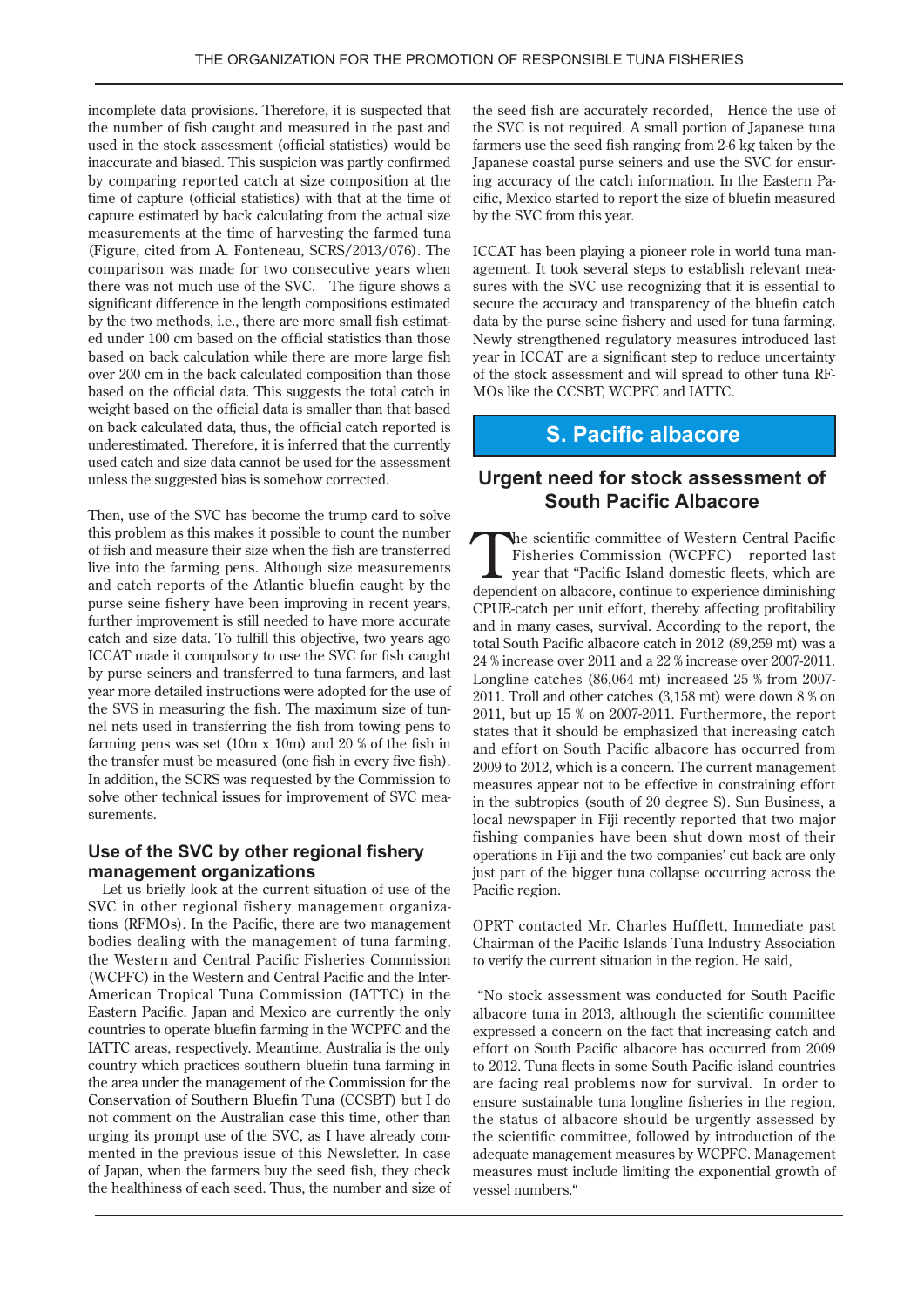# **Seabird conservation**

#### **Holistic approach is crucial for seabird conservation**

I In some fishing grounds, incidental takes of seabirds tions. Longline fishermen have long been taking steps chasing bait fish happen during tuna longline operaing operations. Ideas and efforts of crew have been accumulated in developing ways and means to reduce incidental to avoid the seabird incidental take as it hampers their fishing operations. Ideas and efforts of crew have been accutakes. At present, the use of Tori-pole and night-time line nizations, with tangible results in promoting the conservation of seabirds. ment measures in regional tuna fishing management organizations, with tangible results in promoting the conservament measures in regional tuna fishing management orgasetting and other means are being practiced as manage-

Efforts by tuna longline fishermen alone are not sufficient to make conservation of seabirds truly effective. Equally important are the efforts to prevent marine pollution and protect seabird nesting grounds. In nesting places, not only the measures to prevent the attack on seabird eggs and juveniles by feral animals but also the measures to hold in essary. In sum, it is crucial to take a holistic approach to check the loss of the fishing grounds themselves are necdetermine various factors affecting seabirds over the broad spectrum of seabird life cycle and implement appropriate vation of seabirds will not be achieved only by focusing on measures steadily and on a case-by-case basis. Real conserthe impact coming from tuna longline fishing.

Torishima Island in Japan's near-shore area is well-known as a major nesting place of albatrosses. The population of albatrosses in the area was said to have been endangered forts, led by Prof. Hiroshi Hasegawa of Toho University, to to the brink of extinction at one time, but, as a result of efconserve the disappearing nesting grounds, the population is now estimated to have rebounded to 3,000 individuals, with a prospect of reaching  $5,000$  individuals by 2019. Such efforts are valued highly by people concerned as a true form of seabird conservation campaign.

## **Topics**

## **Japan's OPRT members donate Philippines damaged by Typhoon Haiyan**

Japan Tuna Fisheries Cooperative Association (JT) and<br>National Offshore Tuna Fisheries Association (NT)<br>donated USD50,000 to Philippines to help people still<br>facing hardship caused by the Typhoon Haiyan hit the apan Tuna Fisheries Cooperative Association (JT) and National Offshore Tuna Fisheries Association (NT) donated USD50,000 to Philippines to help people still country last November. JT and NT called their member tuna longline fishermen for the voluntary donation. Philippine International Tuna Longline Association added its

personal fund to the donation provided by Japan's OPRT members and donated all to Buddhist Tzu-Chi Foundation of Philippines. The Typhoon caused flooding, landslides and widespread damages and killed over 6,000 people.

### **Behind the Year's First Auction Price of Bluefin Tuna**

K Tt would exceed more than one million US dollars," a reporter wrote on his website in December given the fact that one 222 kilo Pacific bluefin tuna. fetched 1.76 million dollars last year, the record highest price in the history of the Year's First Auction at Tokyo Tsukiji fish market. People's interest around the world was therefore turned to the Year's First Auction held on January 5, this year.

The result was that one 230 kilo Pacific bluefin tuna fetched 74,000 US dollars,  $1/20<sup>th</sup>$  of the price fetched last year. "I am glad that the congratulatory price of the first auction returned to be reasonable", said Kimura, owner of a sushi restaurant chain in Japan, who again won the bidding this year following his winning bid last year.

The bidding on bluefin tuna at the year's first auction had been exorbitantly high these past several years because of hard bidding fueled by pride between Kimura and the owner of a sushi restaurant in Hong Kong. However, the owner of the Hong Kong sushi restaurant did not bid this vear, saying that he had returned to his senses and stopped such bidding. The bidding price of the year's first auction is customarily higher than usual as a congratulatory price wishing for new year's prosperous business. But these high bidding congratulatory prices, and especially that of last year, are abnormal and obviously have nothing to do with the status of the stock.

Talking about the stock condition, the scientific committee has pointed out the risk of the spawning stock biomass falling below its historically lowest level. In responding to such risk, the Western Central Pacific Fisheries Commission (WCPFC) introduced measures at its annual meeting held in last December to reduce



Photo by courtesy of the SUISAN-KEIZAI